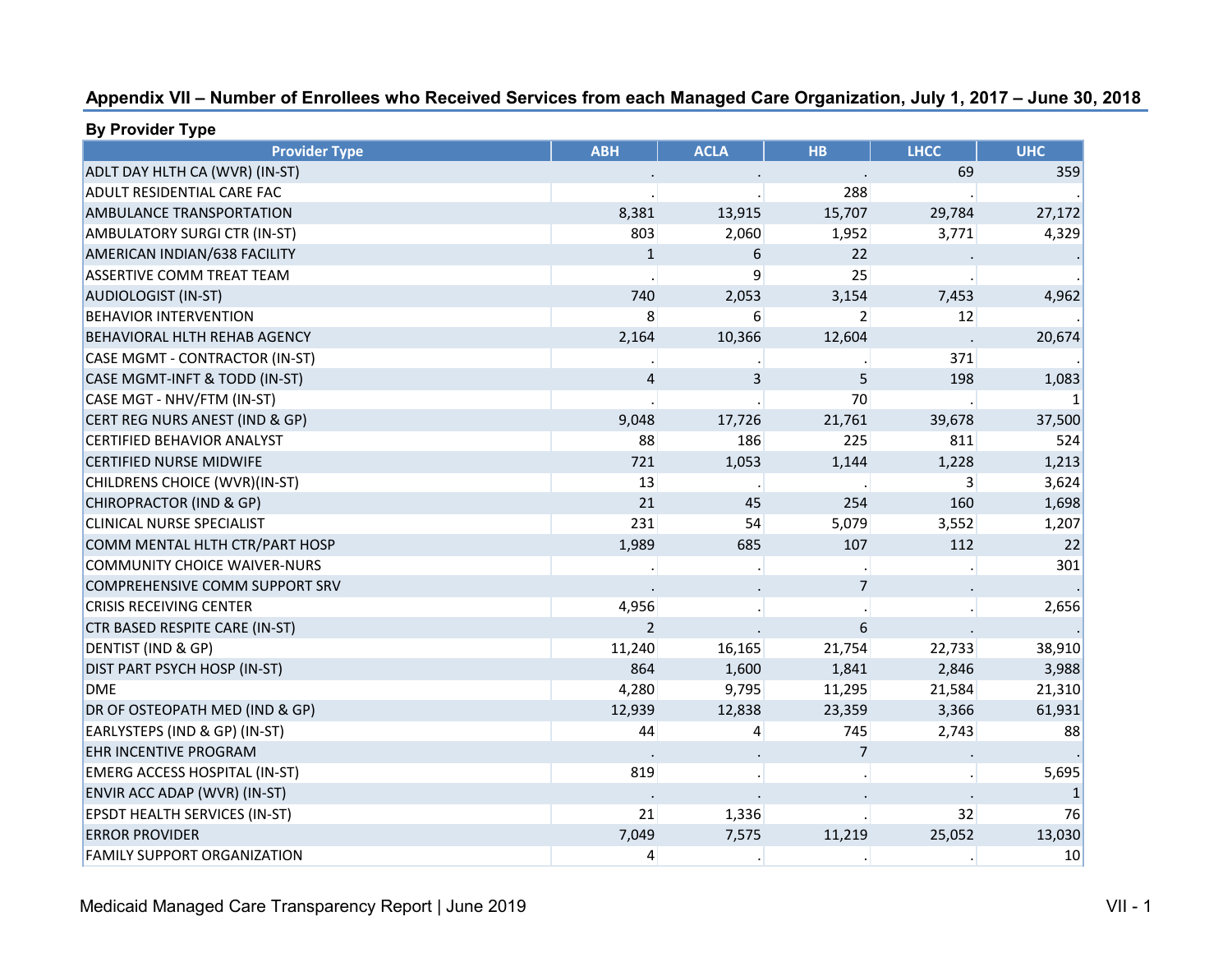| FED QUALIFIED HLTH CTR (IN-ST)           | 2,541          | 1,316          | 12,783         | 16,758       | 11,645  |
|------------------------------------------|----------------|----------------|----------------|--------------|---------|
| FMLY PLANNING CLINIC (IN-ST)             | 1,634          | 4,061          | 52             | 22           | 7,204   |
| HEMODIALYSIS CENTER (IN-ST)              | 146            | 288            | 273            | 342          | 669     |
| <b>HOME DELIVERED MEALS</b>              |                |                |                |              | 1       |
| HOME HEALTH AGENCY (IN-ST)               | 429            | 1,178          | 1,410          | 1,763        | 2,806   |
| <b>HOSPICE SERVICES (IN-ST)</b>          | 169            | 247            | 263            | 359          | 404     |
| <b>HOSPITAL</b>                          | 69,999         | 134,950        | 161,191        | 298,770      | 289,267 |
| <b>INDEPENDENT LAB</b>                   | 32,447         | 61,083         | 65,645         | 133,530      | 128,473 |
| KIDMED SCREENING CLINIC                  | 431            |                | 1,408          | 12,852       |         |
| LIC CL SOCIAL WORKER (IN-ST)             | 3,172          | 3,624          | 6,991          | 39,512       | 21,375  |
| LIC MARRIAGE & FAMILY THERAPY            | 246            | 51             | 273            | 707          | 500     |
| LICENSED ADDICTION COUNSELOR             | 81             | 109            | 493            |              | 2,624   |
| LICENSED MID-WIFE                        |                | 2              |                |              |         |
| LICENSED PROFESSION COUNSELOR            | 2,709          | 2,630          | 7,866          | 4,932        | 17,169  |
| MENTAL HEALTH CLINIC (IN-ST)             | 2,322          | 5,241          | 3,828          | 740          | 884     |
| MENTAL HLTH HOSP (FREE-STAND)            | 1,922          | 2,865          | 3,581          | 5,528        | 5,590   |
| MENTAL REHAB AGENCY (IN-ST)              | 2,710          | 8,323          | 5,032          | 26,408       | 3,668   |
| MOBILE XRAY/RADIATION THRPY CT           | 62             | 492            | 2,775          | 115          | 85      |
| MULTI-SYSTEMIC THER (IN-ST)              | 347            | 71             | 10             | 540          | 1,253   |
| NEURO REHAB HOSPITAL (IN-ST)             | $\overline{4}$ |                |                |              | 71      |
| NON-EMER MED TRANSPORT (IN-ST)           | 3,824          | 13,120         | 15,008         | 22,350       | 19,319  |
| NON-LICENSED BEHAVIORAL HEALTH STAFF     |                |                | $\mathbf{1}$   | 192          | 129     |
| <b>NOT ASSIGNED</b>                      |                |                | $\overline{2}$ |              |         |
| <b>NOW PROFESSIONAL SERVICES</b>         | 349            |                |                |              | 863     |
| <b>NURSE PRACTITIONER (IND &amp; GP)</b> | 39,345         | 88,685         | 100,329        | 219,875      | 192,160 |
| NURSING FACILITY (IN-ST)                 | 54             | 96             | 36             | 1,002        | 125     |
| <b>OAAS CASE MGMT (IN-ST)</b>            |                | $\overline{7}$ |                |              | 52      |
| OCCUPATIONAL THERAPIST (IN-ST)           | 88             | 260            | 322            | 538          | 733     |
| <b>OPH CLINIC</b>                        | 522            | 17             | 16,713         |              | 395     |
| OPH REGISTERED NURSE (IN-ST)             | 106            |                |                |              | 644     |
| <b>OPTICAL SUPPLIER</b>                  | 2,116          | 477            | 4,621          | 10,102       | 7,245   |
| OPTOMETRIST (IND & GP)                   | 14,747         | 29,837         | 45,557         | 97,021       | 81,699  |
| PEDI DAY HLTH CARE (IN-ST)               | 46             | 102            | 83             | 158          | 468     |
| PERMANENT SUPPOR HOUSING AGENT           | 378            | $\overline{2}$ | 42             | 223          | 91      |
| PERS CARE ATTEND (WVR) (IN-ST)           | $\mathbf{1}$   |                |                | $\mathbf{1}$ | 103     |
| PERS EMERG RESP SYS (WVR)                |                |                | 327            |              | 77      |
| PERSONAL CARE SERVICES (IN-ST)           | 21             | 41             | $\mathbf 1$    | 388          | 575     |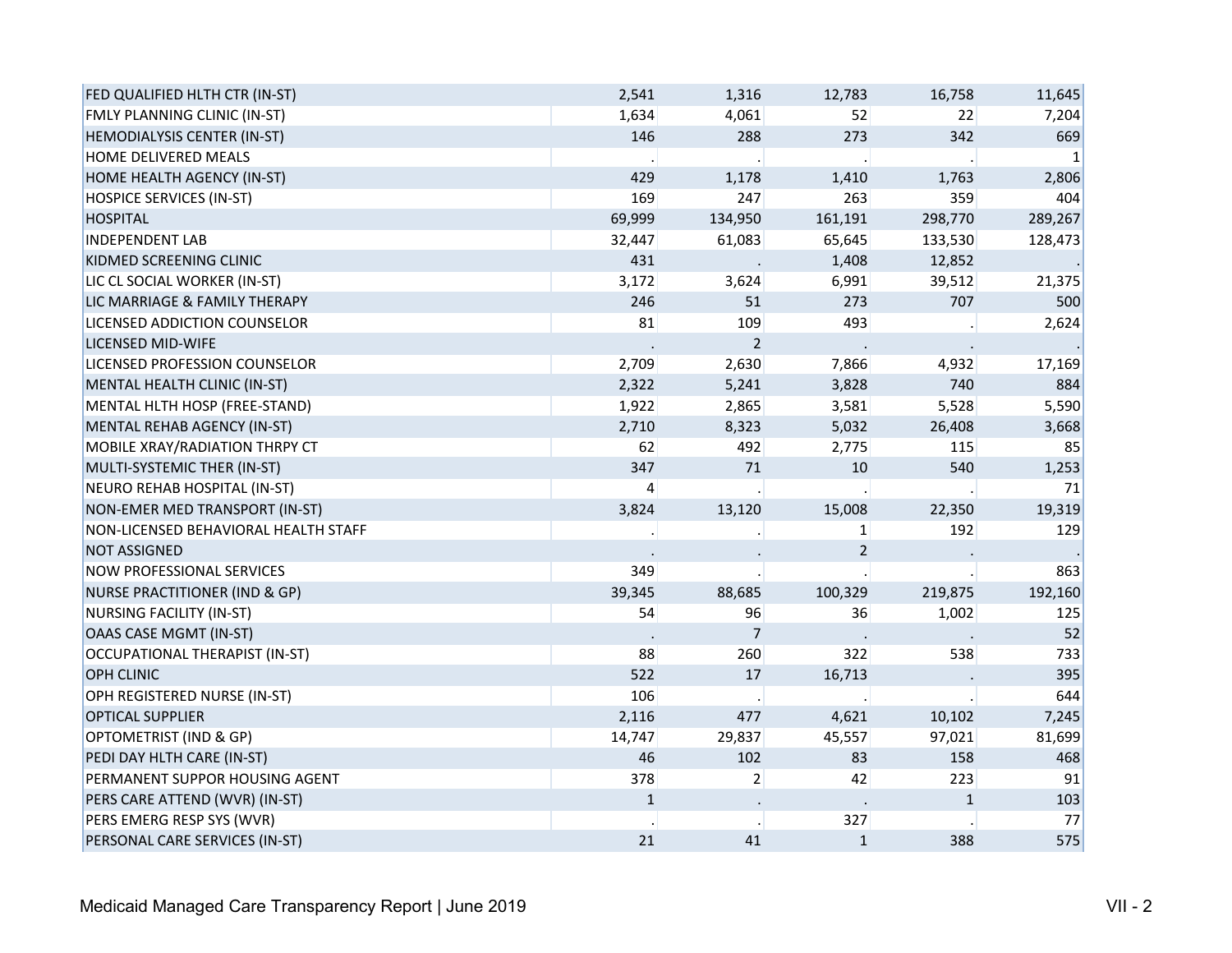| <b>PHARMACY</b>                      | 85,434         | 159,680         | 190,887        | 388,307        | 361,185 |
|--------------------------------------|----------------|-----------------|----------------|----------------|---------|
| PHYSICAL THERAPIST (IN-ST)           | 535            | 379             | 922            | 1,027          | 2,556   |
| PHYSICIAN (IND & GP)                 | 85,358         | 172,612         | 200,459        | 397,956        | 379,035 |
| PHYSICIAN ASSISTANT                  | 12,211         | 24,880          | 29,188         | 51,879         | 60,716  |
| PODIATRIST (IND & GP)                | 1,415          | 2,617           | 2,927          | 4,912          | 5,349   |
| PRENATAL HLTH CARE CL (IN-ST)        |                |                 |                |                | 5       |
| PRESC ONLY/MCO RELATED               | 1,902          | 127             | 311            | 47             | 125     |
| PRESCRIBER ONLY FOR MCO              | 819            | $1\vert$        | $\overline{2}$ | 167            | 39      |
| PRESCRIBING ONLY PROVIDER            | 8,908          | 48              | 81             | 253            | 508     |
| PREVOC REHAB (WVR) (IN-ST)           |                |                 |                |                | 3       |
| <b>PSYCH RESID TREAT FACILITY</b>    | 455            | 114             | 120            | 108            | 93      |
| PSYCHOLOGIST (LIC/MED) (IN-ST)       | 1,648          | 1,685           | 2,218          | 4,663          | 5,168   |
| <b>REGISTERED DIETICIAN (IN-ST)</b>  | 24             | 102             | 51             | 167            | 198     |
| <b>REHABILITATION CENTER (IN-ST)</b> | 1,271          | 402             | 15             | 99             | 158     |
| <b>RESPITE CARE SERVICE AGENCY</b>   |                |                 | 3              |                |         |
| RURAL HLTH CL(INDEPEND)(IN-ST)       | 221            | 189             | 506            | 2,704          | 792     |
| RURAL HLTH CL(PROV-BSE)(IN-ST)       | 311            | 217             | 9,405          | 5,909          | 1,614   |
| SCHOOL BSED HEALTH CTR (IN-ST)       | 22             | 10 <sup>°</sup> | 1,365          | 59             | 416     |
| SELF DIRECTED/DIRECT SUPPORT         |                |                 |                |                | 19,376  |
| SPEECH/LANGUAGE THERAP (IN-ST)       | 284            | 1,012           | 1,407          |                | 3,357   |
| SPRVISE INDEP LIV (WVR)(IN-ST)       |                |                 |                |                | 2       |
| SUBS/ALCOH ABSE CTR (X-OVERS)        | 170            | 97              | 1,548          | 25             | 191     |
| <b>SUBST USE RESIDENT TX FAC</b>     | 399            | 1,617           | 2,425          | 2,772          | 2,837   |
| SUBSTIT FMLY CARE (WVR)(IN-ST)       | 10             |                 |                |                | 60      |
| SUPPORTED EMPLYMENT (IN-ST)          | $\overline{2}$ |                 |                |                |         |
| THERAPEUTIC FOSTER CARE              |                |                 |                |                |         |
| <b>THERAPEUTIC GROUP HOME</b>        | 19             | 48              | 72             | 445            | 158     |
| <b>TRANSITION COORDINATION</b>       | 48             |                 |                |                |         |
| TRANSITIONAL SUPPORT (WVR)           |                |                 | 55             |                |         |
| <b>TRANSPORTATION SUBCONTRACTOR</b>  | 6,091          | 3,136           |                |                |         |
| <b>TUBERCULOSIS CLINIC</b>           | 151            |                 |                | $\overline{a}$ |         |
| VENERIAL DISEASE CL (IN-ST)          | 47             |                 |                |                |         |

Source: LDH MARS Data Warehouse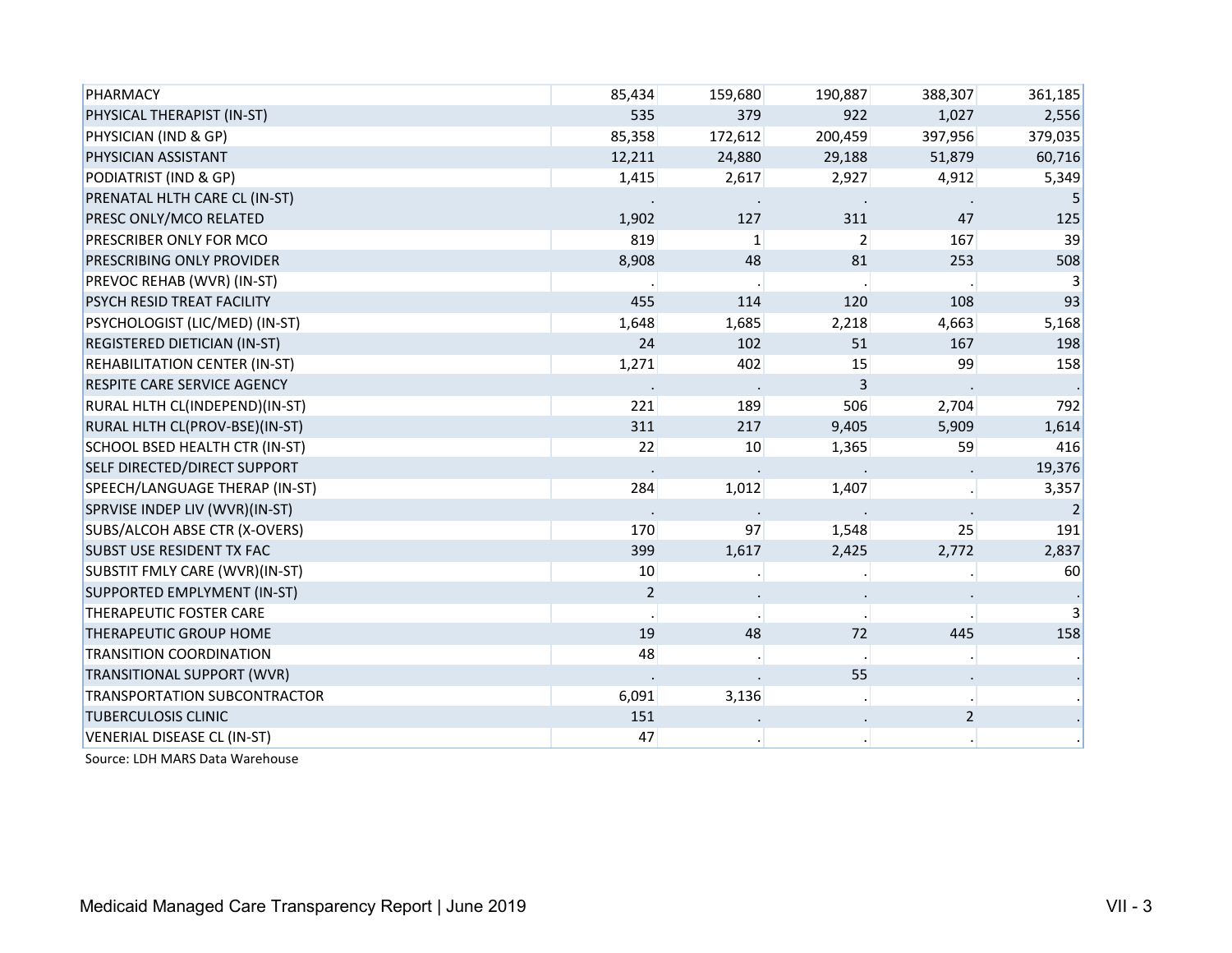## **Appendix VII – Number of Enrollees who Received Services from each Managed Care Organization, July 1, 2017 – June 30, 2018**

| By Taxonomy |  |
|-------------|--|

| <b>Taxonomy Description</b>                                                             | <b>Taxonomy</b> | <b>ABH</b> | <b>ACLA</b> | <b>HB</b>      | <b>LHCC</b> | <b>UHC</b>     |
|-----------------------------------------------------------------------------------------|-----------------|------------|-------------|----------------|-------------|----------------|
| Agencies Community/Behavioral Health                                                    | 251S00000X      | 4,473      | 17,584      | 16,457         | 26,408      | 22,496         |
| Agencies Day Training, Developmentally Disabled Services                                | 251C00000X      | 50         |             |                |             |                |
| Agencies In Home Supportive Care                                                        | 253Z00000X      |            |             | 7 <sup>1</sup> |             |                |
| Agencies Local Education Agency (LEA)                                                   | 251300000X      | 10         | 1,336       |                | 32          | 76             |
| Agencies/Foster Care Agency                                                             | 253J00000X      |            |             |                |             | $\overline{3}$ |
| Agencies/Home Health                                                                    | 251E00000X      | 429        | 1,178       | 1,410          | 1,763       | 300            |
| Agencies/Public Health or Welfare                                                       | 251K00000X      |            |             |                |             | 301            |
| Allopathic & Osteopathic Physicians/Allergy and Immunology                              | 207K00000X      | 1,908      | 2,222       | 2,811          | 5,861       | 8,747          |
| Allopathic & Osteopathic Physicians/Anesthesiology                                      | 207L00000X      | 7,323      | 10,604      | 14,162         | 25,890      | 23,214         |
| Allopathic & Osteopathic Physicians/Colon & Rectal Surgery                              | 208C00000X      | 181        | 327         | 4              | 418         | 521            |
| Allopathic & Osteopathic Physicians/Dermatology                                         | 207N00000X      | 1,921      | 3,392       | 3,890          | 7,269       | 10,064         |
| Allopathic & Osteopathic Physicians/Emergency Medicine                                  | 207P00000X      | 30,269     | 63,207      | 71,086         | 131,364     | 129,908        |
| Allopathic & Osteopathic Physicians/Family Medicine                                     | 207Q00000X      | 26,989     | 55,546      | 62,905         | 114,327     | 119,185        |
| Allopathic & Osteopathic Physicians/Family Medicine, Geriatric                          | 207QG0300X      | 1          | 347         |                | 111         | 274            |
| Medicine                                                                                |                 |            |             |                |             |                |
| Allopathic & Osteopathic Physicians/General Practice                                    | 208D00000X      | 10,945     | 3,955       | 7,773          | 13,946      | 19,869         |
| Allopathic & Osteopathic Physicians/Internal Medicine                                   | 207R00000X      | 20,349     | 39,964      | 39,710         | 66,833      | 81,849         |
| Allopathic & Osteopathic Physicians/Internal Medicine, Cardiovascular<br><b>Disease</b> | 207RC0000X      | 9,372      | 17,941      | 11,746         | 26,464      | 31,160         |
| Allopathic & Osteopathic Physicians/Internal Medicine,<br>Gastroenterology              | 207RG0100X      | 2,859      | 5,257       | 5,589          | 8,290       | 8,618          |
| Allopathic & Osteopathic Physicians/Internal Medicine, Nephrology                       | 207RN0300X      | 559        | 1,724       | $\mathbf{1}$   | 2,310       | 3,130          |
| Allopathic & Osteopathic Physicians/Internal Medicine, Pulmonary<br><b>Disease</b>      | 207RP1001X      | 1,402      | 2,877       | 3,760          | 4,794       | 4,047          |
| Allopathic & Osteopathic Physicians/Neurological Surgery                                | 207T00000X      | 765        | 1,176       | 1,612          | 3,716       | 2,794          |
| Allopathic & Osteopathic Physicians/Nuclear Medicine                                    | 207U00000X      | 252        | 124         | 447            | 200         | 42             |
| Allopathic & Osteopathic Physicians/Obstetrics & Gynecology                             | 207V00000X      | 1,011      |             | 394            | 214         | 6              |
| Allopathic & Osteopathic Physicians/Obstetrics & Gynecology,                            | 207VG0400X      |            |             | 28,508         | 50,304      |                |
| Gynecology                                                                              |                 | 11,311     | 22,764      |                |             | 51,142         |
| Allopathic & Osteopathic Physicians/Ophthalmology                                       | 207W00000X      | 5,081      | 12,025      | 12,221         | 21,953      | 6,348          |
| Allopathic & Osteopathic Physicians/Orthopaedic Surgery                                 | 207X00000X      | 6,446      | 7,260       | 9,048          | 19,109      | 17,626         |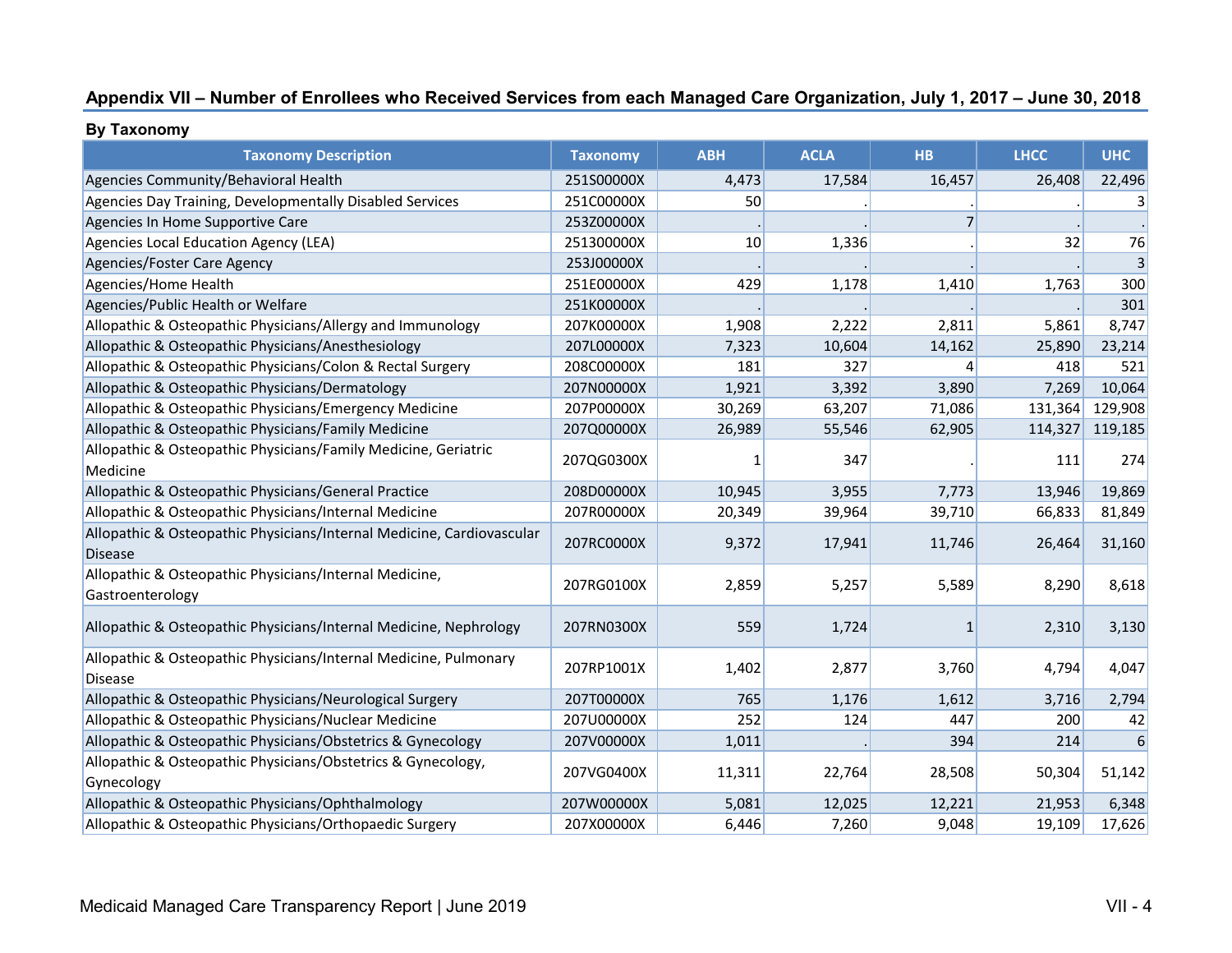| <b>Taxonomy Description</b>                                                                        | <b>Taxonomy</b> | <b>ABH</b> | <b>ACLA</b>    | <b>HB</b> | <b>LHCC</b>    | <b>UHC</b> |
|----------------------------------------------------------------------------------------------------|-----------------|------------|----------------|-----------|----------------|------------|
| Allopathic & Osteopathic Physicians/Orthopaedic Surgery/Hand<br>Surgery                            | 207XS0106X      | 232        | 314            | 390       | $\overline{7}$ | 441        |
| Allopathic & Osteopathic Physicians/Otolaryngology/Otology &<br>Neurotology                        | 207YX0901X      | 3,678      | 7,671          | 9,146     | 19,751         | 31,361     |
| Allopathic & Osteopathic Physicians/Pathology, Anatomic Pathology &<br><b>Clinical Pathology</b>   | 207ZP0102X      | 80         |                | 7,725     |                | 30         |
| Allopathic & Osteopathic Physicians/Pediatrics                                                     | 208000000X      | 20,004     | 67,653         | 71,628    | 177,905        | 153,195    |
| Allopathic & Osteopathic Physicians/Physical Medicine & Rehabilitation                             | 208100000X      | 745        | 1,677          | 2,180     | 3,308          | 2,668      |
| Allopathic & Osteopathic Physicians/Plastic Surgery                                                | 208200000X      | 295        | 793            | 663       | 1,424          | 979        |
| Allopathic & Osteopathic Physicians/Psychiatry                                                     | 2084P0800X      | 6,107      | 7,231          | 12,703    | 22,644         | 23,947     |
| Allopathic & Osteopathic Physicians/Psychiatry and Neurology,<br><b>Addiction Medicine</b>         | 2084A0401X      | 44         |                | 1         |                | 1          |
| Allopathic & Osteopathic Physicians/Psychiatry and Neurology,<br>Neurology                         | 2084N0400X      | 2,584      | 4,533          | 6,146     | 8,852          | 9,250      |
| Allopathic & Osteopathic Physicians/Psychiatry, Addiction Psychiatry                               | 2084P0802X      |            | 292            | 212       |                | 54         |
| Allopathic & Osteopathic Physicians/Radiology, Diagnostic Radiology                                | 2085R0202X      | 41,149     | 76,102         | 87,761    | 159,857        | 153,520    |
| Allopathic & Osteopathic Physicians/Radiology, Radiation Oncology                                  | 2085R0001X      | 88         | $\overline{2}$ | 506       |                | 124        |
| Allopathic & Osteopathic Physicians/Surgery                                                        | 208600000X      | 6,472      | 9,679          | 11,831    | 21,504         | 21,620     |
| Allopathic & Osteopathic Physicians/Thoracic Surgery (Cardiothoracic<br>Vascular Surgery)          | 208G00000X      | 577        | 713            | 830       | 1,303          | 1,078      |
| Allopathic & Osteopathic Physicians/Urology                                                        | 208800000X      | 1,850      | 2,830          | 3,909     | 7,179          | 6,345      |
| Allopathic and Osteopathic Physicians - Pathology - Anatomic<br>Pathology and Clinical Pathology   | 207ZP0102X      | 8,456      | 12,342         | 9,190     | 29,915         | 29,038     |
| Ambulatory Health Care Facilities Clinic/Center                                                    | 261Q00000X      | 630        |                | 1,408     | 12,852         | 86         |
| Ambulatory Health Care Facilities Clinic/Center Adult Day Care                                     | 261QA0600X      |            |                |           | 69             | 359        |
| Ambulatory Health Care Facilities Clinic/Center Critical Access Hospital                           | 261QC0050X      | 819        |                |           |                | 5,695      |
| Ambulatory Health Care Facilities Clinic/Center Family Planning, Non-<br>Surgical                  | 261QF0050X      | 1,634      | 4,061          | 52        | 22             | 7,204      |
| Ambulatory Health Care Facilities Clinic/Center Medically Fragile<br>Intants and Children Day Care | 261QM3000X      | 46         | 102            | 83        | 154            | 468        |
| Ambulatory Health Care Facilities Clinic/Center Primary Care                                       | 261QP2300X      |            |                |           |                | 5          |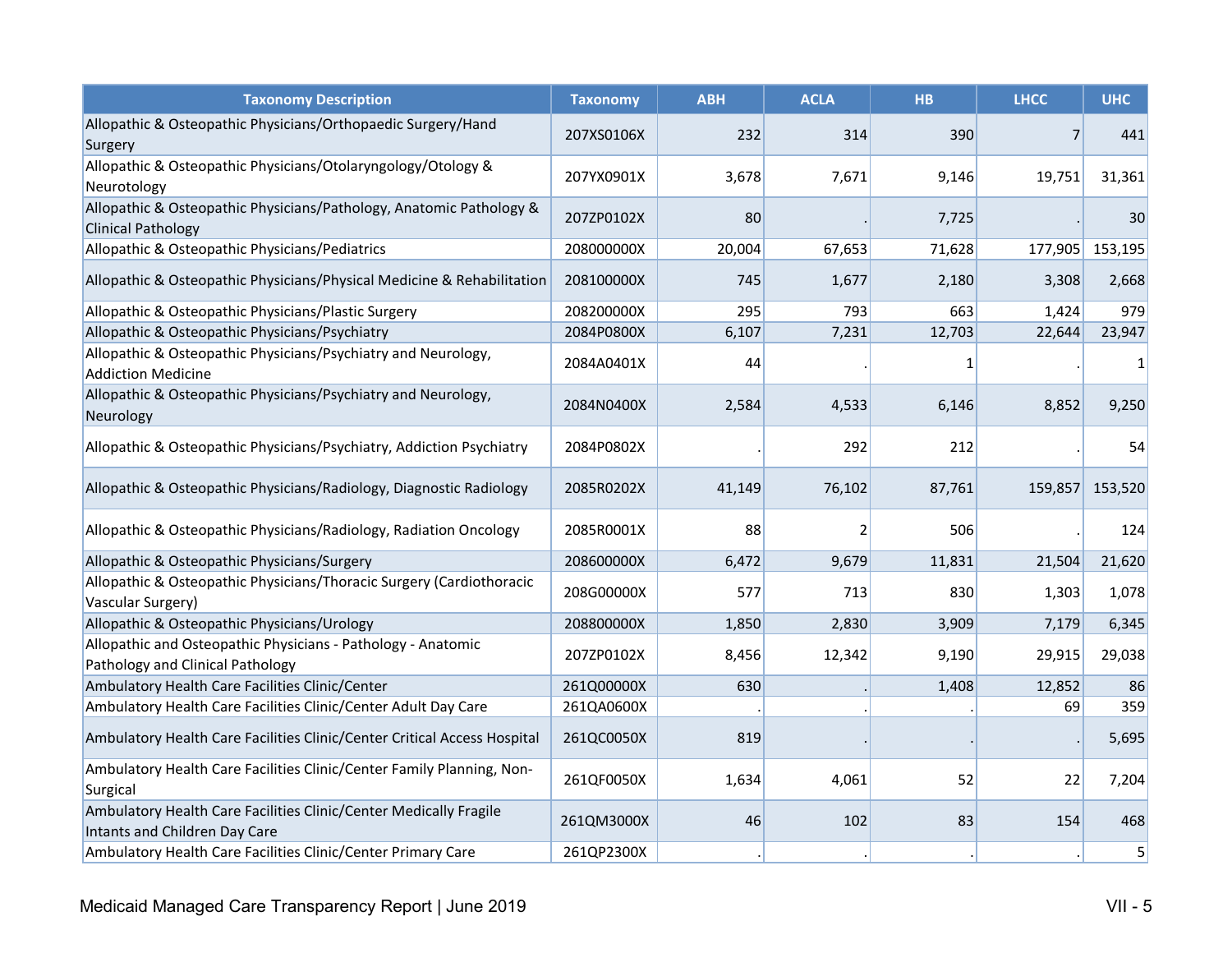| <b>Taxonomy Description</b>                                                                  | <b>Taxonomy</b> | <b>ABH</b> | <b>ACLA</b> | <b>HB</b> | <b>LHCC</b> | <b>UHC</b> |
|----------------------------------------------------------------------------------------------|-----------------|------------|-------------|-----------|-------------|------------|
| Ambulatory Health Care Facilities Clinic/Center Public Health, State or<br>Local             | 261QP0905X      | 522        | 17          | 796       |             | 3          |
| Ambulatory Health Care Facilities/Clinic-Center, Ambulatory Surgical                         | 261QA1903X      | 239        | 2,060       | 1,952     | 3,767       | 4,329      |
| Ambulatory Health Care Facilities/Clinic-Center, Radiology,<br>Mammography                   | 261QR0208X      | 26         | 491         | 2,775     | 105         | 53         |
| Ambulatory Health Care Facilities/Clinic/Center, Adolescent and<br>Children Mental Health    | 261QM0855X      | 344        | 71          | 10        | 540         | 1,253      |
| Ambulatory Health Care Facilities/Clinic/Center, Adult Mental Health                         | 261QM0850X      |            | 9           | 25        |             |            |
| Ambulatory Health Care Facilities/Clinic/Center, Federally Qualified<br><b>Health Center</b> | 261QF0400X      | 2,514      | 1,274       | 12,783    | 16,653      | 11,489     |
| Ambulatory Health Care Facilities/Clinic/Center, Mental Health                               | 261QM0801X      | 8,748      | 5,903       | 3,846     | 847         | 3,198      |
| Ambulatory Health Care Facilities/Clinic/Center, Rehabilitation                              | 261QR0400X      | 1,271      | 119         | 15        | 99          | 158        |
| Ambulatory Health Care Facilities/Clinic/Center, Rural Health                                | 261QR1300X      | 527        | 406         | 9,453     | 8,574       | 2,366      |
| Ambulatory Health Care Facilities/Clinic/Center, School Based Health<br>Center               | 261QH0100X      | 21         | 10          | 1,365     | 59          | 330        |
| Ambulatory Health Care Facilities/Clinic/Center, Substance Use<br><b>Disorder</b>            | 261QR0800X      | 120        | 97          | 1,548     | 25          | 191        |
| Ambulatory Health Care Facilities/End-Stage Renal Disease (ESRD)<br>Treatment                | 261QE0700X      | 136        | 288         | 273       | 342         | 399        |
| Ambulatory Health Care Facilities/Federally Qualified Health Center<br>(FQHC)                | 261QF0400X      | 32         | 43          | 10        | 123         | 158        |
| Behavioral Health & Social Service Providers Behavioral Analyst                              | 103K00000X      | 88         | 186         | 225       | 811         | 524        |
| Behavioral Health & Social Service Providers Counselor                                       | 101Y00000X      | 13         |             |           | 3           | 3,624      |
| Behavioral Health & Social Service Providers Counselor Addiction<br>Substance Use Disorder   | 101YA0400X      | 81         | 109         | 493       |             | 2,624      |
| Behavioral Health & Social Service Providers Counselor Professional                          | 101YP2500X      | 2,642      | 2,628       | 3,726     | 4,932       | 13,119     |
| Behavioral Health & Social Service Providers Marriage & Family<br>Therapist                  | 106H00000X      | 256        | 51          | 273       | 707         | 532        |
| Behavioral Health & Social Service Providers Social Worker                                   | 104100000X      | 82         |             |           |             | 746        |
| Behavioral Health & Social Service Providers/ Social Worker, Clinical                        | 1041C0700X      | 3,106      | 3,624       | 6,991     | 39,512      | 21,375     |
| Behavioral Health & Social Service Providers/Psychologist                                    | 103T00000X      | 729        | 8           | 931       | 1,217       | 1,731      |
| Behavioral Health & Social Service Providers/Psychologist, Clinical                          | 103TC0700X      | 89         | 1,559       | 540       | 1,885       | 2,091      |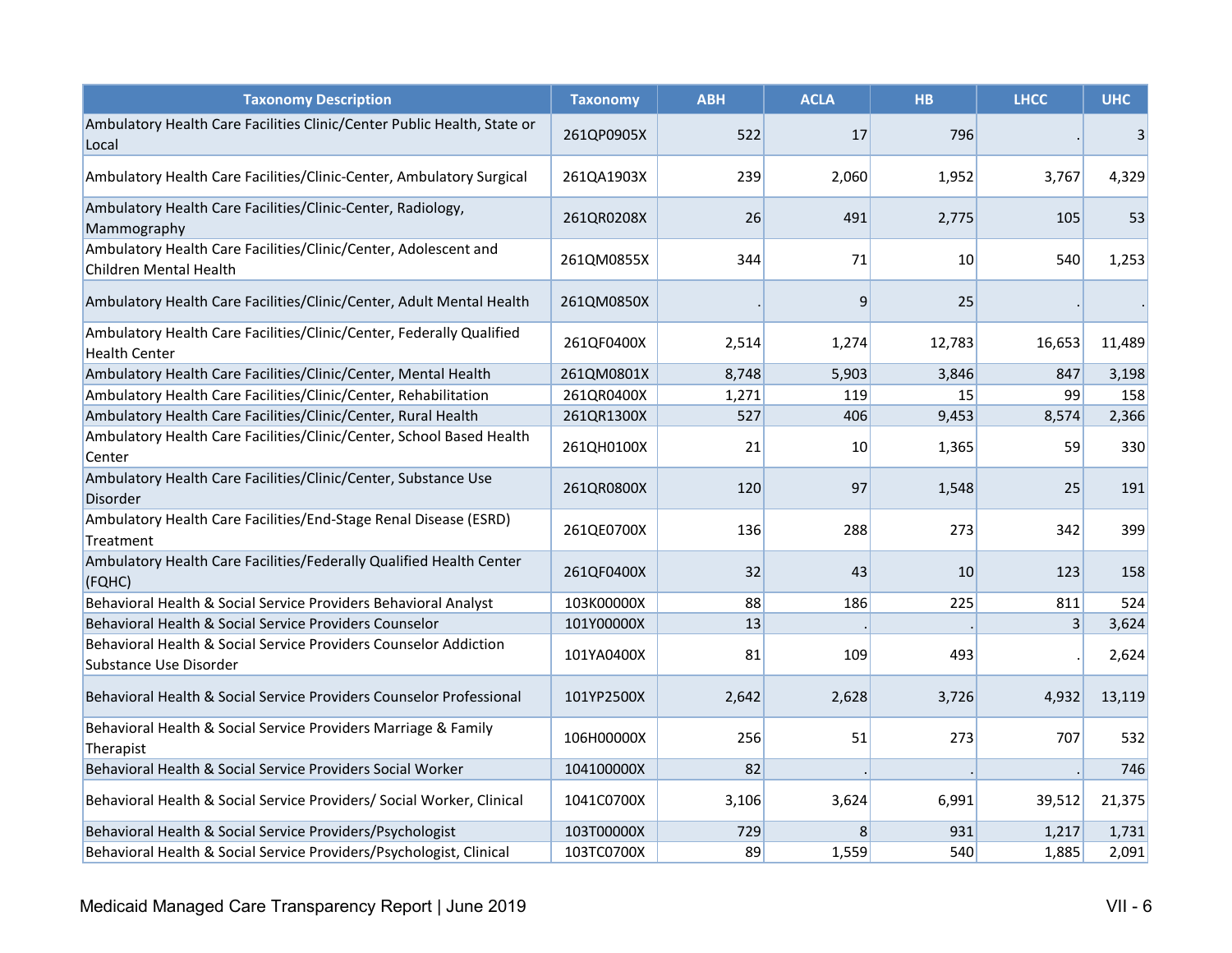| <b>Taxonomy Description</b>                                                                    | <b>Taxonomy</b> | <b>ABH</b>     | <b>ACLA</b>    | <b>HB</b>      | <b>LHCC</b> | <b>UHC</b>     |
|------------------------------------------------------------------------------------------------|-----------------|----------------|----------------|----------------|-------------|----------------|
| Behavioral Health & Social Service Providers/Psychologist, Counseling                          | 103TC1900X      | 626            | 6              | 85             | 143         | 193            |
| Behavioral Health & Social Service Providers/Psychologist,<br>Developmental                    | 103TM1800X      |                | 16             | 17             | 96          | 48             |
| Behavioral Health & Social Service Providers/Psychologist, Prescribing<br>(Medical)            | 103TP0016X      | 180            | 159            | 923            | 1,335       | 1,642          |
| Behavioral Health & Social Service Providers/Psychologist, School                              | 103TS0200X      | $\overline{2}$ |                | 20             | 33          | 28             |
| Chiropractic Providers/Chiropractor                                                            | 111N00000X      | 21             | 45             | 254            | 160         | 1,711          |
| Community Based Residential Treatment Facilities, Mental Illness                               | 320800000X      | 19             | 48             | 72             | 445         | 158            |
| Dental Providers - Dentists - Endodontics                                                      | 1223E0200X      |                | 8              | $\overline{2}$ |             | $\overline{7}$ |
| Dental Providers - Dentists - Oral and Maxillofacial Surgery                                   | 1223S0112X      | 373            | 490            | 16             | 688         | 727            |
| Dental Providers - Dentists - Pediatric Dentistry                                              | 1223P0221X      | 153            | $\overline{4}$ | 73             |             | 174            |
| Dental Providers - Dentists - Periodontics                                                     | 1223P0300X      |                |                |                |             | 5              |
| <b>Dental Providers Dentist</b>                                                                | 122300000X      | 10,588         | 15,595         | 21,665         | 21,722      | 38,078         |
| Dietary & Nutritional Service Providers/Dietician, Registered                                  | 133V00000X      | 24             | 102            | 51             | 167         | 198            |
| Eye and Vision Service Providers/Optometrist                                                   | 152W00000X      | 14,747         | 29,785         | 45,557         | 97,017      | 81,671         |
| Hospital Units/Psychiatric Unit                                                                | 273R00000X      | 864            | 1,600          | 1,841          | 2,846       | 3,988          |
| Hospital Units/Rehabilitation Unit                                                             | 273Y00000X      | 4              |                |                |             | 71             |
| Hospitals/General Acute Care Hospital                                                          | 282N00000X      | 69,128         | 134,950        | 161,038        | 298,770     | 288,297        |
| Hospitals/Psychiatric Hospital                                                                 | 283Q00000X      | 1,856          | 2,865          | 3,581          | 5,528       | 5,590          |
| Laboratories/Clinical Medical Laboratory                                                       | 291U00000X      | 32,110         | 61,083         | 65,645         | 133,530     | 128,400        |
| <b>Multi-Specialty Group</b>                                                                   | 193200000X      | 6,772          | 6,846          | 9,846          | 29,383      | 9,579          |
| Nursing & Custodial Care Facilities Hospice, Inpatient                                         | 315D00000X      | 136            | 247            | 263            | 359         | 404            |
| Nursing Service Providers Registered Nurse                                                     | 163W00000X      | 9,219          | 17,726         | 21,379         | 39,678      | 38,003         |
| Nursing Service Providers Registered Nurse Case Management                                     | 163WC0400X      |                |                | 70             |             | 1              |
| Nursing Service Related Providers Adult Companion                                              | 372600000X      |                |                |                |             | $\overline{2}$ |
| Nursing Service Related Providers Technician Personal Care Attendant                           | 3747P1801X      | 22             | 41             | 289            | 23          | 678            |
| Nursing and Custodial Care Facilities/Skilled Nursing Facility                                 | 314000000X      | 54             | 96             | 36             | 1,002       | 103            |
| <b>Orthodontics and Dentofacial Orthopedics</b>                                                | 1223X0400X      |                |                | 3              |             | 738            |
| Other Service Providers Case Manager/Care Coordinator                                          | 171M00000X      | $\overline{4}$ | 10             | 5              | 569         | 1,083          |
| <b>Other Service Providers Contractor</b>                                                      | 171W00000X      |                |                |                |             | $1\,$          |
| <b>Other Service Providers Meals</b>                                                           | 174200000X      |                |                |                |             | $\mathbf{1}$   |
| Physician Assistants & Advanced Practice Nursing Providers/Clinical<br><b>Nurse Specialist</b> | 364S00000X      | 14             |                |                | 20          | 66             |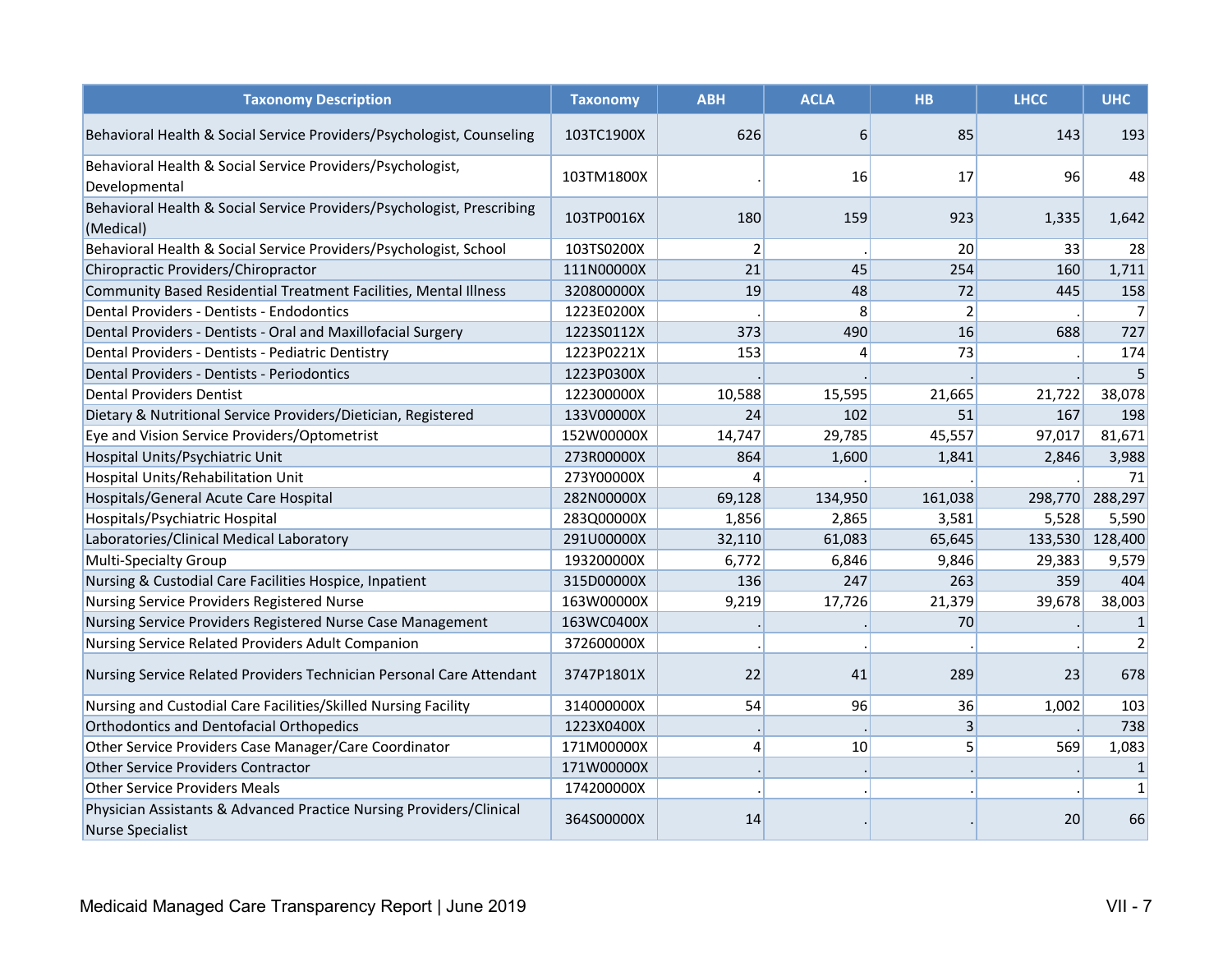| <b>Taxonomy Description</b>                                                                                        | <b>Taxonomy</b> | <b>ABH</b>     | <b>ACLA</b> | <b>HB</b> | <b>LHCC</b> | <b>UHC</b>      |
|--------------------------------------------------------------------------------------------------------------------|-----------------|----------------|-------------|-----------|-------------|-----------------|
| Physician Assistants & Advanced Practice Nursing Providers/Clinical<br>Nurse Specialist, Family Health             | 364SF0001X      | $\vert$        |             |           |             | 10              |
| Physician Assistants & Advanced Practice Nursing Providers/Clinical<br>Nurse Specialist, Psychiatric/Mental Health | 364SP0808X      | 2,245          | 2,963       | 5,394     | 1,233       | 10,838          |
| Physician Assistants & Advanced Practice Nursing Providers/Midwife,<br><b>Certified Nurse</b>                      | 367A00000X      | 721            | 1,053       | 1,144     | 1,228       | 1,213           |
| Physician Assistants & Advanced Practice Nursing Providers/Nurse<br>Practitioner                                   | 363L00000X      | 23,985         | 3,081       | 27,797    |             | 118,308 178,284 |
| Physician Assistants & Advanced Practice Nursing Providers/Physician<br>Assistant                                  | 363A00000X      | 12,206         | 24,429      | 29,188    | 51,857      | 60,716          |
| Physician Assistants and Advanced Practice Nursing Providers - Nurse<br>Practitioner - Family                      | 363LF0000X      | 19,963         | 78,061      | 76,023    | 143,894     | 25,541          |
| Physician Assistants and Advanced Practice Nursing Providers - Nurse<br>Practitioner - Obstetrics & Gynecology     | 363LX0001X      | $\overline{2}$ | 721         |           | 602         | 4               |
| Physician Assistants and Advanced Practice Nursing Providers - Nurse<br><b>Practitioner - Pediatrics</b>           | 363LP0200X      | 2,153          | 12,517      | 12,714    | 2,182       | 635             |
| Podiatric Medicine & Surgery Service Providers/Podiatrist                                                          | 213E00000X      | 1,369          | 2,617       | 2,927     | 4,912       | 5,349           |
| Podiatric Medicine and Surgery Providers - Podiatrists                                                             | 213E00000X      | 220            |             | 39        |             | 6               |
| Psychologist clinical (child and adolescent)                                                                       | 103TC2200X      | 85             | 4           |           | 77          | 151             |
| Residential Treatment Facilities Psychiatric Residential Treatment<br>Facility                                     | 323P00000X      | 208            | 114         | 120       | 108         | 93              |
| Residential Treatment Facilities Substance Abuse Rehabilitation Facility                                           | 324500000X      | 412            | 1,617       | 2,425     | 2,772       | 2,831           |
| Respiratory, Developmental, Rehabilitative & Restorative Service<br>Providers/Occupational Therapist               | 225X00000X      | 99             | 162         | 322       | 538         | 735             |
| Respiratory, Developmental, Rehabilitative & Restorative Service<br>Providers/Physical Therapist                   | 225100000X      | 525            | 379         | 922       | 1,027       | 2,550           |
| Respite Care Facility Respite Care                                                                                 | 385H00000X      | $\overline{2}$ |             | 9         |             |                 |
| Speech, Language and Hearing Service Providers<br>Specialist/Technologist                                          | 235500000X      | 287            | 1,012       | 1,414     | 2,697       | 3,357           |
| Speech, Language and Hearing Service Providers/Audiologist                                                         | 231H00000X      | 740            | 2,053       | 3,154     | 7,499       | 1,791           |
| Suppliers Emergency Response System Companies                                                                      | 333300000X      |                |             | 327       |             | 77              |
| Suppliers Eyewear Supplier (Equipment, not the service)                                                            | 332H00000X      | 2,116          | 477         | 4,621     | 10,102      | 7,245           |
| Suppliers Indian Health Service/Tribal/Urban Indian Health (I/T/U)<br>Pharmacy                                     | 332800000X      | 1              | 6           | 22        |             |                 |
| Suppliers/Durable Medical Equipment & Medical Supplies                                                             | 332B00000X      | 4,276          | 9,795       | 11,295    | 21,582      | 21,223          |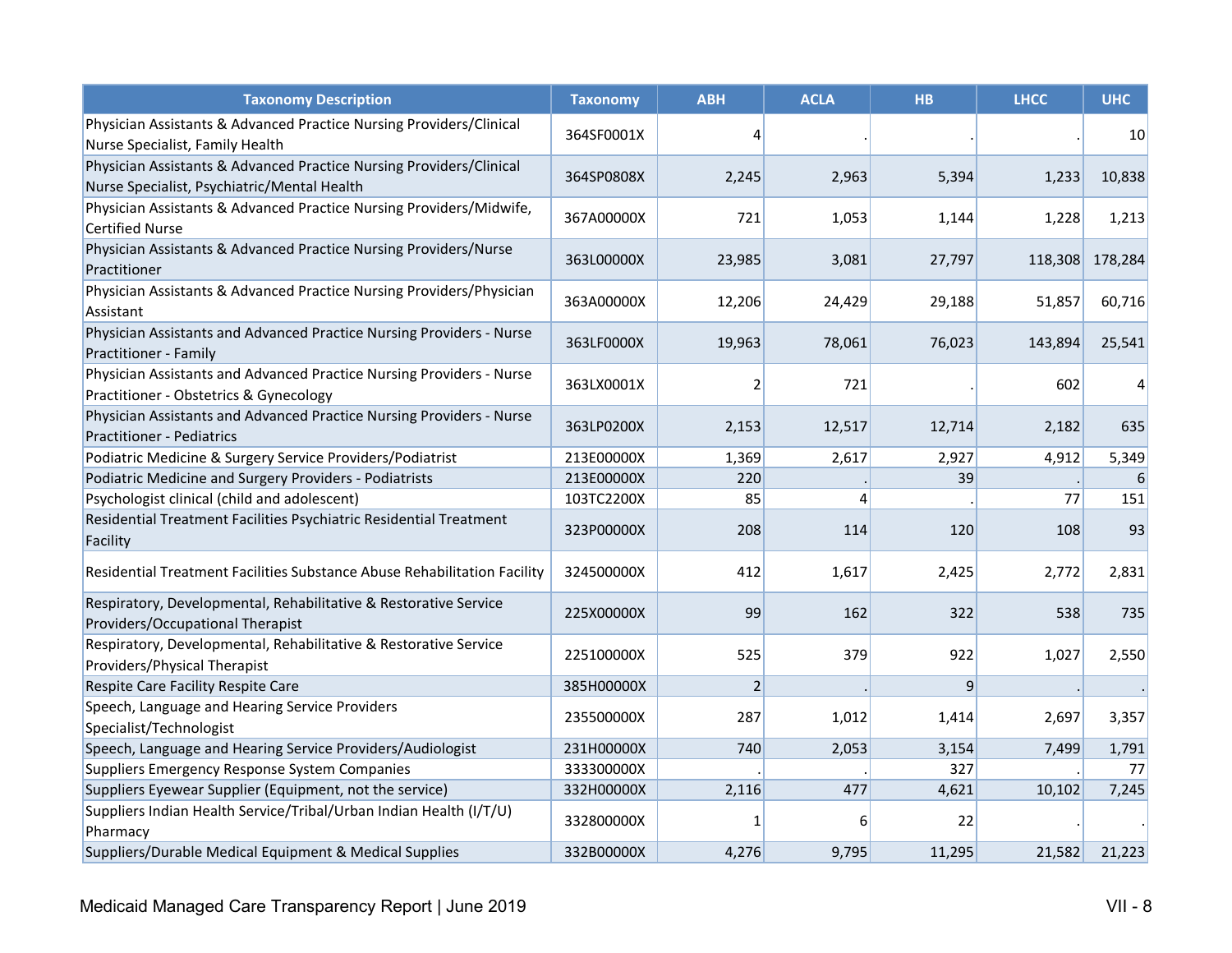| <b>Taxonomy Description</b>                                   | <b>Taxonomy</b> | <b>ABH</b> | <b>ACLA</b> | <b>HB</b> | <b>LHCC</b> | <b>UHC</b>     |
|---------------------------------------------------------------|-----------------|------------|-------------|-----------|-------------|----------------|
| Suppliers/Pharmacy                                            | 333600000X      | 85,409     | 159.583     | 190,813   | 388.042     | 361.057        |
| Transportation Services Non-emergency Medical Transport (VAN) | 343900000X      | 3,824      | 13,120      | 15,008    | 22,350      | 19,319         |
| Transportation Services/Ambulance                             | 341600000X      | 8,381      | 13,915      | 15,707    | 29,784      | 27,172         |
| Taxonomy N/A                                                  | <b>NA</b>       | 7,836      | 7,593       | 11,259    | 25,271      | 13,456         |
| Taxonomy (blank)                                              |                 | 32,892     | 8,817       | 63,950    |             | 53,664 114,946 |

Source: LDH MARS Data Warehouse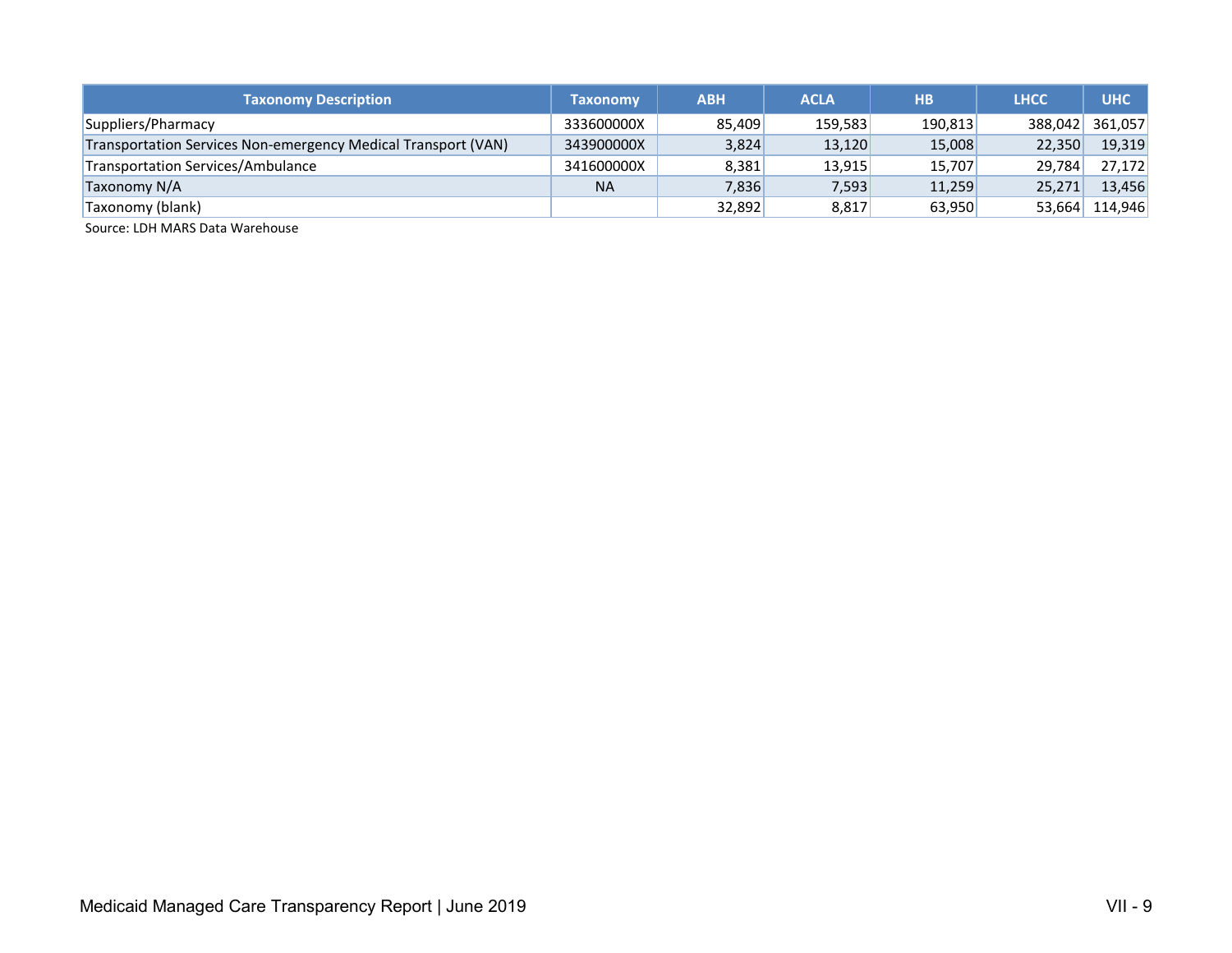## **Appendix VII – Number of Enrollees who Received Services from each Managed Care Organization, July 1, 2017 – June 30, 2018**

| <b>Place of Service</b>                         | <b>ABH</b> | <b>ACLA</b>  | <b>HB</b>               | <b>LHCC</b> | <b>UHC</b>     |
|-------------------------------------------------|------------|--------------|-------------------------|-------------|----------------|
| Ambulance - Air or Water                        | 130        | 255          | 293                     | 589         | 507            |
| Ambulance - Land                                | 8,993      | 13,487       | 15,846                  | 29,531      | 25,370         |
| <b>Ambulatory Surgical Center</b>               | 1,242      | 2,370        | 2,478                   | 4,838       | 6,093          |
| <b>Assisted Living Facility</b>                 | 35         | 49           | 62                      | 116         | 125            |
| <b>Birthing Center</b>                          |            | 6            | 6                       | 12          | 20             |
| <b>Community Mental Health Center</b>           | 151        | 236          | 297                     | 555         | 1,395          |
| Comprehensive Inpatient Rehab Facility          | 370        | 603          | 572                     | 860         | 760            |
| Comprehensive Outpatient Rehab Facility         | 1          | 2            |                         | 27          | 12             |
| <b>Custodial Care Facility</b>                  | 6          | 3            | $\overline{2}$          | 3           | 7 <sup>1</sup> |
| <b>Emergency Room - Hospital</b>                | 47,184     | 93,630       | 110,212                 | 206,188     | 191,790        |
| End-Stage Renal Disease Treatment Facility      | 140        | 286          | 271                     | 316         | 387            |
| <b>FQHC</b>                                     | 17,430     | 34,550       | 40,302                  | 84,926      | 58,469         |
| Group Home                                      | 33         | 61           | 151                     | 125         | 104            |
| Home                                            | 9,661      | 21,771       | 26,006                  | 52,645      | 45,456         |
| <b>Hospice</b>                                  |            |              |                         | 3           | 6              |
| Independent Clinic                              | 76         | 157          | 171                     | 235         | 430            |
| Independent Laboratory                          | 33,757     | 61,626       | 72,097                  | 138,053     | 134,498        |
| <b>Indian Health Service</b>                    | 3          |              |                         |             |                |
| <b>Inpatient Hospital</b>                       | 14,728     | 24,178       | 30,062                  | 50,073      | 50,332         |
| Inpatient Psychiatric Facility                  | 2,549      | 3,695        | 4,429                   | 6,196       | 6,748          |
| Intermediate Care Facility/DD                   |            | 2            | $\overline{\mathbf{c}}$ |             |                |
| <b>Mass Immunization Center</b>                 |            | $\mathbf{1}$ | 1                       | 5           | 170            |
| <b>Military Treatment Center</b>                |            |              | $\mathbf{1}$            | 2           | 3              |
| Mobile Unit                                     | 12         | 228          | 187                     | 122         | 196            |
| Non-Resident Substance Abuse Treatment Facility | 484        | 655          | 688                     | 1,131       | 1,456          |
| <b>Nursing Facility</b>                         | 335        | 330          | 350                     | 470         | 609            |
| Office                                          | 64,223     | 137,658      | 161,812                 | 332,729     | 328,264        |
| <b>Outpatient Hospital</b>                      | 38,244     | 67,431       | 80,649                  | 138,384     | 141,905        |
| Psychiatric Facility - Partial Hospitalization  | 80         | 63           | 110                     | 61          | 187            |
| Psychiatric Residential Treatment Center        | 14         | 37           | 135                     | 122         | 103            |
| Residential Substance Abuse Treatment Facility  | 1,801      | 2,139        | 2,283                   | 2,917       | 3,085          |
| Rural Health Clinic                             | 9,425      | 25,832       | 29,313                  | 62,669      | 46,700         |

## **By Place of Service**